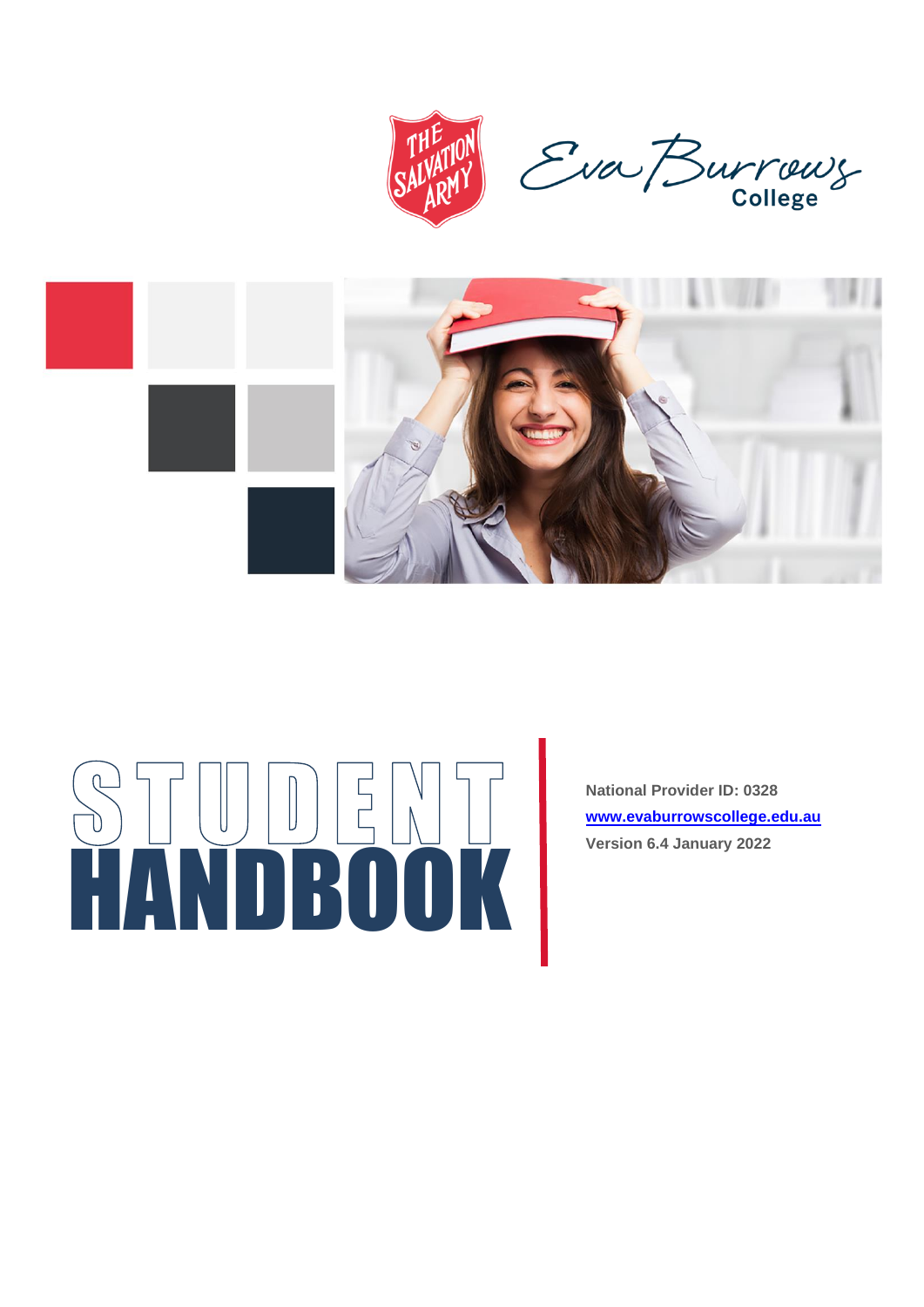THE TON<br>SALVATON Eva Burrows RTO ID: 0328

# **CONTENTS**

| 11.5 Issuing of Qualifications and Statements of Attainment - Digital  13 |  |
|---------------------------------------------------------------------------|--|
|                                                                           |  |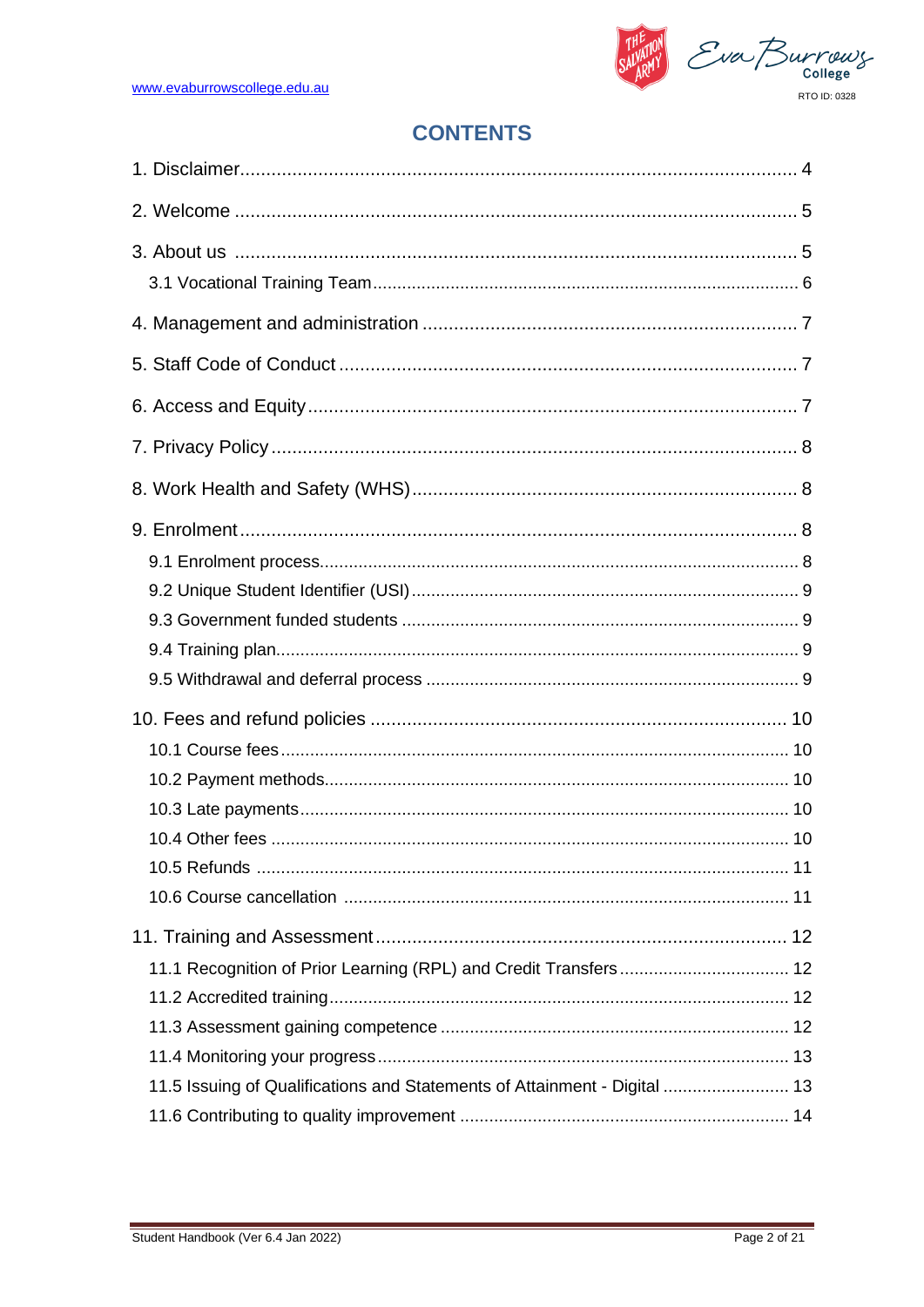

## www.evaburrowscollege.edu.au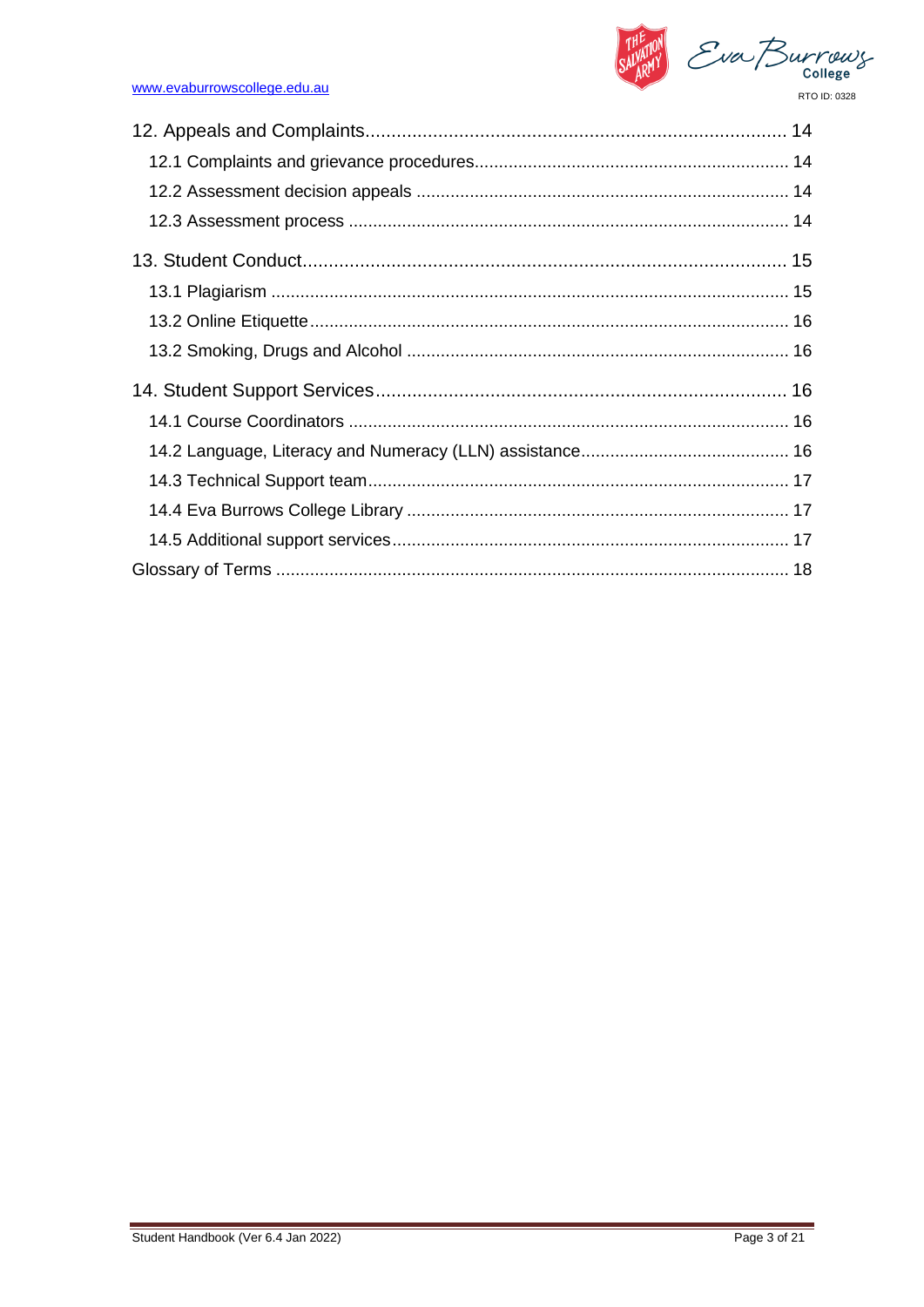Eva Burrau RTO ID: 0328

# **1. Disclaimer**

This Student Handbook has been prepared as a resource to assist you to understand your obligations and also, those of Eva Burrows College. Changes to legislation or Eva Burrows College's policy may impact the currency of information included. Eva Burrows College reserves the right to vary and update information without notice. You are advised to seek any changed information and/or updates from your Course Coordinator.

Please carefully read through the information contained in this handbook. All students need to read, understand, be familiar with and follow the policies and procedures outlined in this handbook.

This information includes that you:

- receive accurate advice about a course to ensure it meets your needs before enrolment
- can understand details about the course such as how long the course will take, the study requirements and assessment methods
- understand your own rights and responsibilities as well as those of Eva Burrows **College**
- are aware of costs, payment terms and conditions (including refund policies).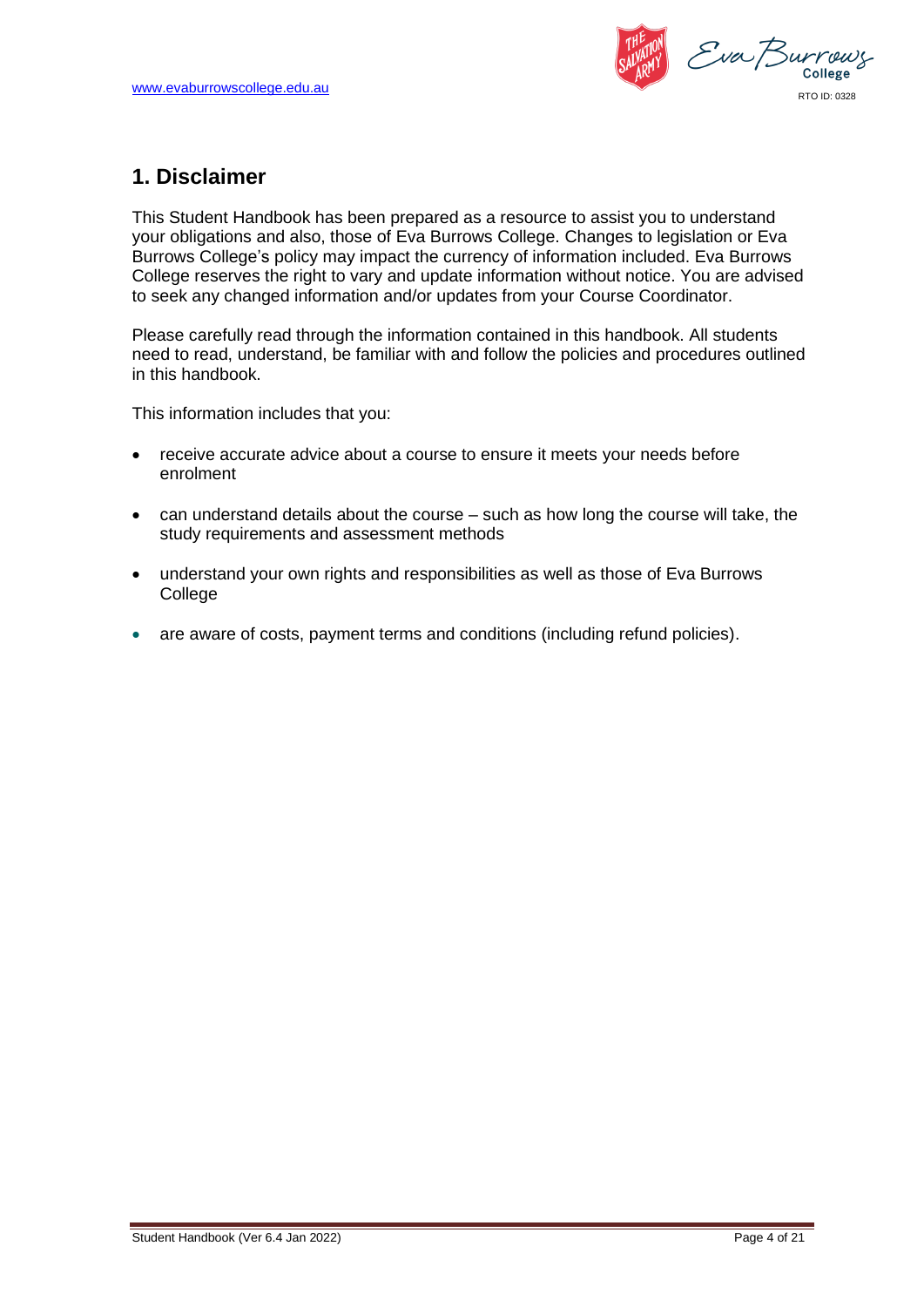Eva Buri RTO ID: 0328

# **2. Welcome**

On behalf of myself and the Vocational Training team, I would like to welcome you to The Salvation Army's Eva Burrows College.

This handbook contains information we believe is relevant to your training. If you feel there is further information required, do not hesitate to contact a member of the Vocational Training team.

At Eva Burrows College we are passionate about helping people learn and develop their potential. We provide support for students to discover new skills and consolidate their vocational experience. Our training directly relates to workplace requirements and, courses like the one you are about to embark upon, are intended to equip you for realworld situations.

We will provide you with support and guidance in your course of study to achieve the qualification, and to use your skills and knowledge in a workplace or to pursue further study.

I trust you will enjoy this course and wish you all the best in your studies.

# *Kylie Casey*

General Manager, Vocational Training Phone: (02) 9502 0483 Email: kylie.casey@salvationarmy.org.au



# **3. About us**

The Salvation Army's Eva Burrows College is a Registered Training Organisation (RTO ID 0328) accredited by the Australian Skills Quality Authority (ASQA) to deliver nationally recognised training and issue qualifications across a number of vocational education programs. Eva Burrows College has provided quality accredited training across all Australian states and territories, both face to face and online, since its registration in 1995. Our Trainers and Assessors are highly skilled with many years of educational and industry experience, which will benefit you in your training and learning experience.

Our programs provide education and training to a broad range of learners, from school leavers, new workforce entrants, managers, trainees and school based vocational training learners. The courses offered span from Certificate level I through to Diploma across various industries including:

| Alcohol & Other Drugs                    | <b>Financial Counselling</b> |  |  |
|------------------------------------------|------------------------------|--|--|
| <b>Business</b>                          | <b>Foundation Skills</b>     |  |  |
| Chaplaincy                               | Horticulture                 |  |  |
| <b>Christine Ministry &amp; Theology</b> | Hospitality                  |  |  |
| <b>Community Services</b>                | Leadership & Management      |  |  |
| Conservation & Ecosystem Management      | <b>Retail Services</b>       |  |  |
| Construction                             | Youth Work                   |  |  |
| <b>Employment Services</b>               |                              |  |  |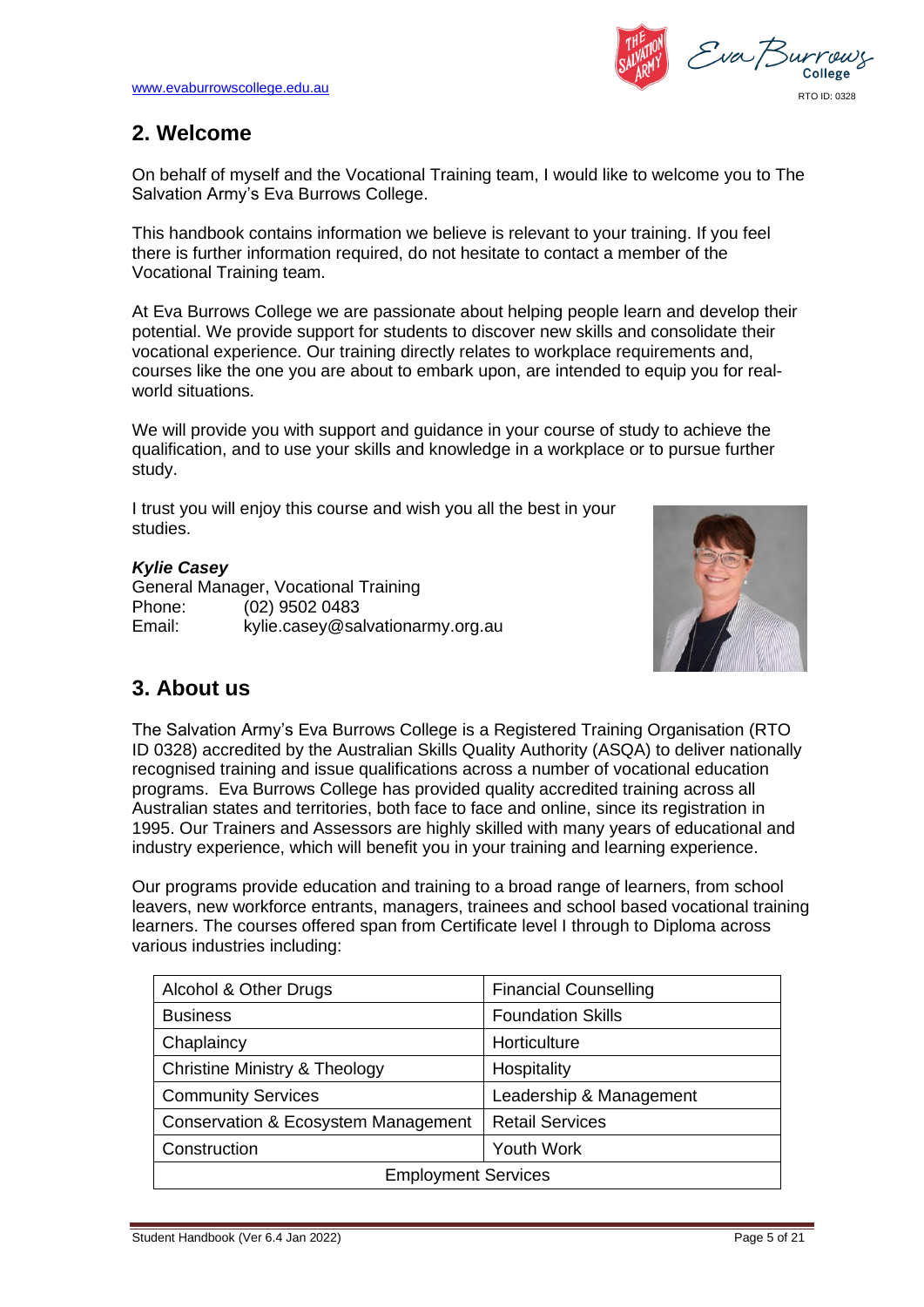

Eva Burrau RTO ID: 0328

For a complete list of Eva Burrows College Vocational Training accredited qualifications, please visit:<http://training.gov.au/Organisation/Details/0328>

Our mission is to provide accredited and customised vocational training that will assist you to reach your highest potential and achieve your qualification goals.

## **Contact details:**

|                              | <b>Sydney Campus</b>                                                          | <b>Melbourne Campus</b>                   |
|------------------------------|-------------------------------------------------------------------------------|-------------------------------------------|
| Location:                    | Level 1, 426 Church Street<br>Parramatta NSW 2150                             | 100 Maidstone Street<br>Ringwood VIC 3134 |
| Postal:                      | PO Box 2147<br>Parramatta North NSW 1750                                      |                                           |
| Phone:<br>Email:<br>Website: | (02) 9502 5004<br>vtoenquiries@ebc.edu.au<br>http://evaburrowscollege.edu.au/ | (03) 98475400                             |

# **3.1 Vocational Training Team**

As a student with Eva Burrows College, you will have access to support from a range of personnel, who will assist you with your course or enquiry. Each student enrolled with Eva Burrows College has a Course Coordinator and Trainer/Assessor assigned to them. The following provides details of their roles:

## **Course Coordinators**

Each course has a nominated Course Coordinator who will be your initial point of contact with Eva Burrows College. The Course Coordinator works with you to enable your enrolment into the program of your choice and respond to general course queries. The Course Coordinator also liaises with the Trainer/Assessor, monitors your progress, and maintains your records.

## **Trainers and Assessors**

Eva Burrows College has a range of Trainers and Assessors, who have experience and qualifications in particular industry areas. All our Trainers and Assessors more than meet the requirements of the Australian Skills Quality Authority and are available to support and assist you with your studies.

## **Placement Officer**

Many courses of study have mandatory work placement as part of the course requirement. Eva Burrows College has a dedicated Placement Officer to assist you with identification of suitable placement opportunities and liaising with the organisation to facilitate the process.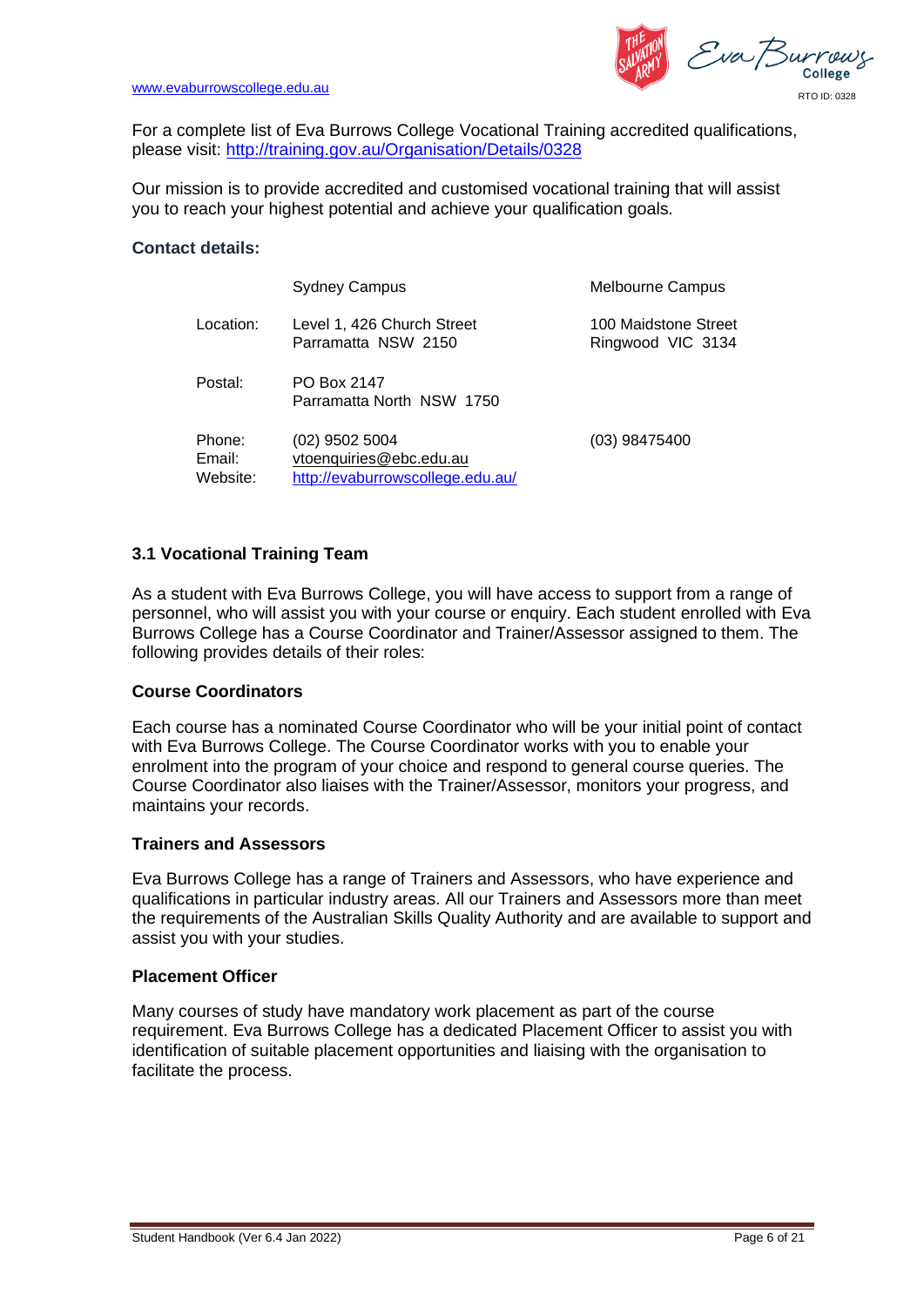Eva Burrou RTO ID: 0328

# **4. Management and Administration**

As a Registered Training Organisation (RTO) Eva Burrows College complies with all relevant State Territory and Commonwealth regulatory requirements, including:

- Standards for Registered Training Organisations (RTOs) 2015
- National Vocational Education & Training Regulator Act 2011 and associated amendments
- Work Health and Safety Act 2011
- Anti-Discrimination Act 1991
- Privacy Act 1988
- Copyright Act 1968
- Children & Young Persons (Care & Protection) Act 2008

# **5. Staff Code of Conduct**

Eva Burrows College staff operates under The Salvation Army's mission and values, and conduct business according to the highest standards of honesty and integrity. The code of conduct stresses the importance of treating students fairly, ethically and with respect and dignity at all times. We provide a learning environment which is safe and conducive for learning.

# **6. Access and Equity**

Access and equity cover the three areas of discrimination, harassment and affirmative action, supported by both State and/or Commonwealth legislation. In all aspects of our practice we will endeavour to meet the needs of people with a disability. We do not tolerate discrimination, workplace harassment, bullying, victimisation or racial vilification on our premises or in program delivery. Any student witnessing evidence of this occurring is asked to report it to the Trainer or Course Coordinator and can be assured that their concerns will be addressed.

Any person or group, irrespective of ethnic or cultural background, is able to participate in and benefit from our training services, providing they meet the entry criteria for the course. Information about services, policies and procedures and the roles and responsibilities of students is provided in clear and inclusive language. Our training resources, training techniques and assessments are free of gender or cultural discrimination.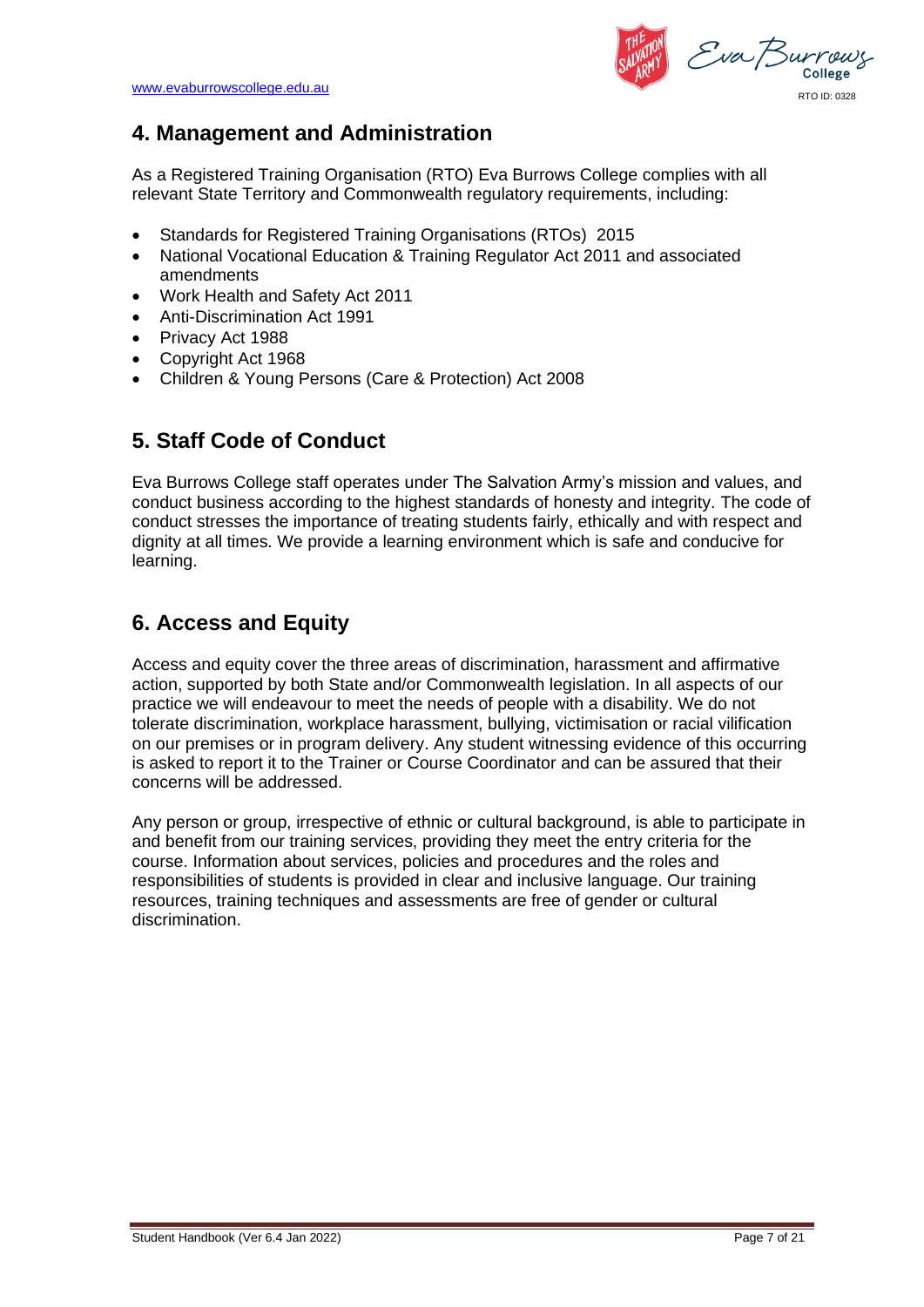Eva Burrou RTO ID: 0328

# **7. Privacy Policy**

Eva Burrows College, as part of The Salvation Army, takes the privacy of our students very seriously and we comply with all legislative requirements.

Our Privacy Policy provides guidelines for the handling of your personal information, the use and disclosure of it, and the rights of access to it. We only collect data that is directly relevant to your training and required by Federal or State governments data reporting, as well as maintaining an effective service delivery. We exercise strict control over confidentiality of training records and any personal information.

We will not provide your information to any person or agency without your permission, unless we are required to do so by law. For further information see the link below: <http://evaburrowscollege.edu.au/about-us/privacy-policy/>

You may gain access to your course records at any time during the course after we receive written consent from you.

# **8. Work Health and Safety (WHS)**

Eva Burrows College is committed to providing a safe workplace and learning environment for both students and staff. All staff and students are expected to follow safety standards established by The Salvation Army. The induction process with our Trainers/Assessors ensures that WHS is incorporated into all training and assessment delivery.

All incidents of sickness, accident or workplace incident, whether staff or students, is recorded in the appropriate WHS log and reported to the Manager.

# **COVID19**

The Salvation Army is committed to providing a safe workplace for all personnel and students in accordance with Workplace Health and Safety legislation. As Australians enjoy more freedoms, we are conscious of complying with COVID safe practices and following the Government's legislation, including supporting vaccination programs.

# **9. Enrolment**

# **9.1 Enrolment process**

Your enrolment will involve a number of steps:

- 1. A course information brochure will be provided to you containing the relevant information regarding training dates, course duration, location, delivery method and course fees.
- 2. To ensure that suitable and appropriate support can be provided, you are required to complete a pre-training evaluation relating to language, literacy, numeracy and digital (LLND). Each course has different LLND requirements, depending on the industry and Australian Qualification Framework (AQF) level.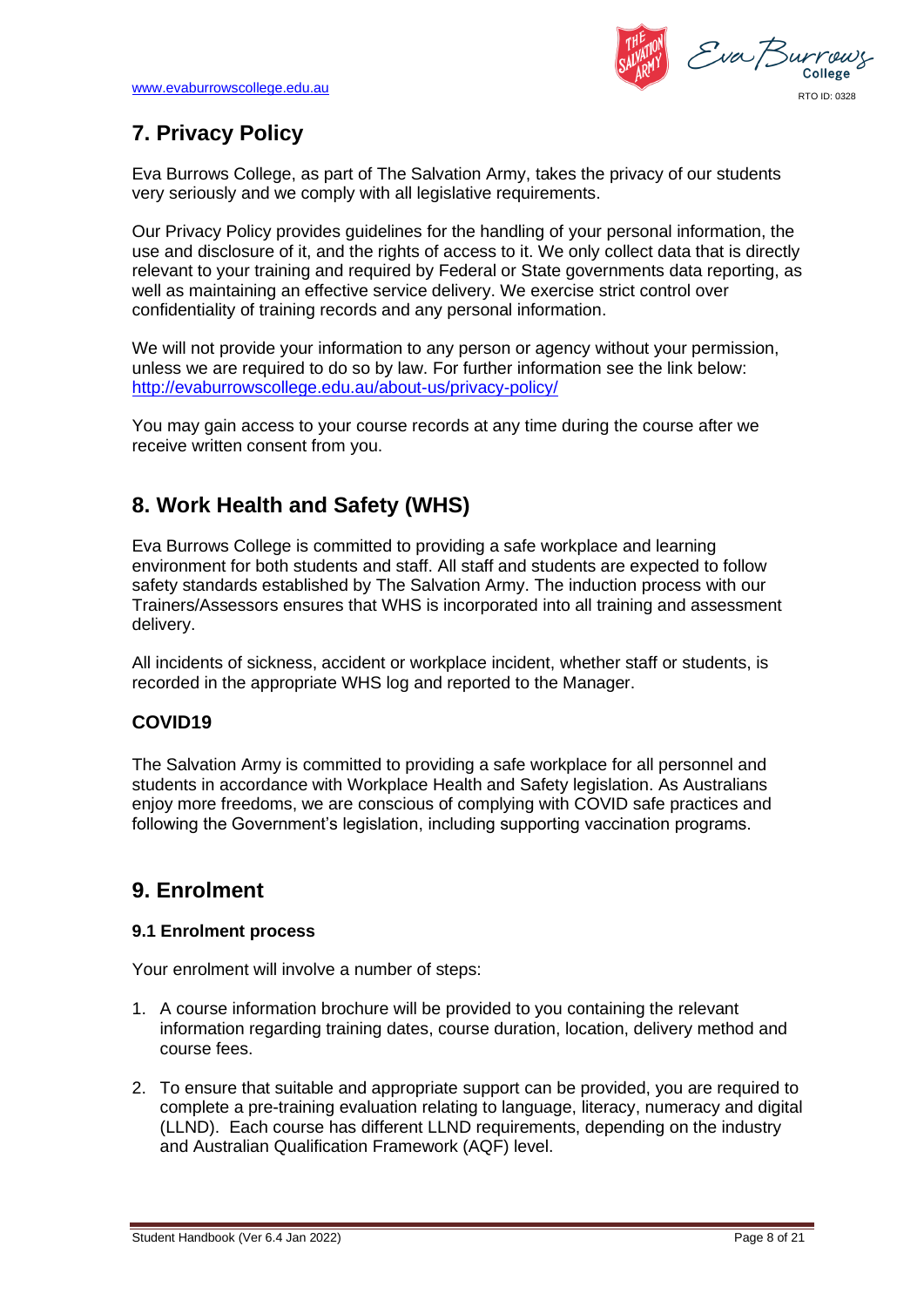Eva Burro RTO ID: 0328

- 3. When the entry requirements have been met, you will be provided with an Enrolment Application link.
- 4. A copy of the Student Handbook may be accessed on the Eva Burrows College website.

Once the enrolment process is completed, a confirmation of enrolment will be emailed to you and a Course Coordinator assigned to assist you regarding any advice, other than specific course content/assessment.

A Trainer/Assessor will also be assigned to you to guide and support you through your studies and answer any queries regarding the course content or assessments.

Note that enrolment is not confirmed until fees have been paid as agreed.

# **9.2 Unique Student Identifier (USI)**

When you enrol in a nationally accredited vocational training program the federal government requires that each student has a Unique Student Identifier (USI), noted on their enrolment application. The USI gives you access to your training records and transcripts which can be accessed online, anytime and anywhere. Applying for a USI is cost free and will remain with you for life. To apply for a USI number or for more information, please visit following government website: [https://www.usi.gov.au/.](https://www.usi.gov.au/)

As a Registered Training Organisation, Eva Burrows College cannot enrol you in a course or issue Certificates or Statements of Attainment without a USI. It is therefore necessary that you provide your USI upon enrolment.

# **9.3 Government funded students**

Before commencing any government subsidised training, you are required to complete an enrolment application. There may be additional requirements for funded students which may include completion of supplementary documents to ensure that you meet the Government's eligibility criteria and that we can provide you an accurate quotation for the cost of your training under. Students may receive Government funding through the New South Wales, Victorian or Queensland Government, depending upon the course, conditions and criteria. For more information in regarding to funding eligibility, contact the Course Coordinator.

# **9.4 Training plan**

On commencement of your studies, a Training plan will be developed based on your study schedule. This document sets out the details of your training with Eva Burrows College, the course and the units of competency, any recognition of prior learning, assessment methods and additional learning requirements you may have.

# **9.5 Withdrawal and deferral process**

If you are considering withdrawing from study you should inform your Course Coordinator **in writing** as soon as possible. Our staff are available to discuss and assist you with any difficulties that might influence your decision to withdraw.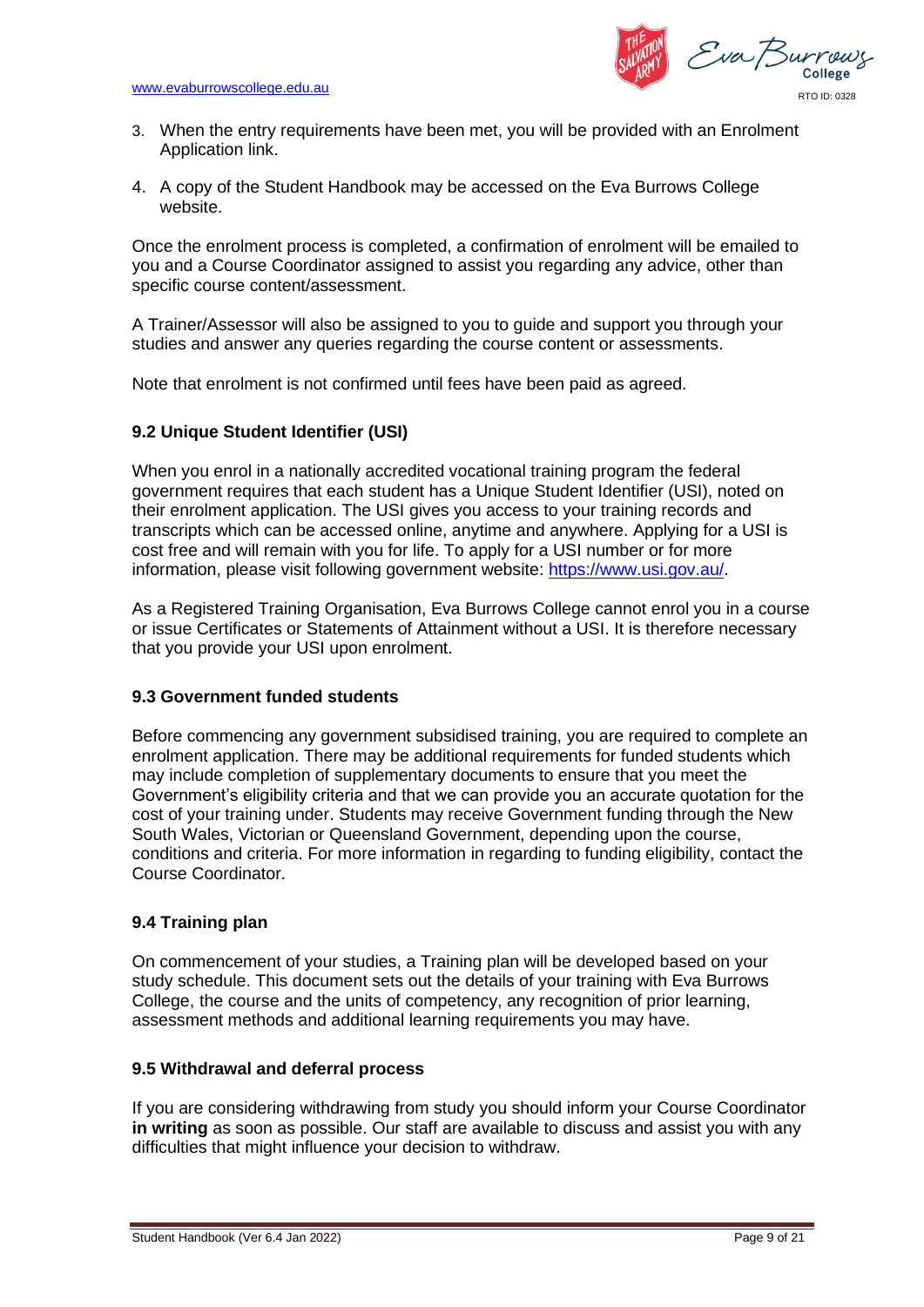Eva Burrou RTO ID: 0328

## **Application to withdraw**

It is important that if you are withdrawing from the course or units for any reason, you formalise the process by emailing or writing to the Course Coordinator.

If you have been absent from class or have not engaged with online learning you may be at risk of being withdrawn. If Eva Burrows College has been unsuccessful in contacting you for more than six (6) weeks you may be withdrawn from the course.

## **b. Deferral process**

Students may apply to defer their training. You must request a deferral in writing. You will be advised of any implications to your enrolment, course of study and course fees.

## **c. Enrolment extension**

It is expected that you will complete your studies within the allocated time which aligns with the Australian Qualification Framework (AQF) Volume of Learning. It is necessary for you to manage the balance between your studies and other activities (such as employment, family life, travel). If extenuating circumstances prevent you from completing your studies within the time frame, and you have relevant supporting documentary evidence, you may request an extension in writing to your enrolment.

# **10. Fees and Refund Policies**

# **10.1 Course fees**

Course fees are advised to you prior to enrolment. The fees are non-transferable to other students or other institutions. Course fees remain fixed for each calendar year and are reviewed annually. Fees include all textbooks, online support, learning and assessment resources, email access to trainer/assessor and where applicable, refreshments.

Different State and Territory Governments have different funding arrangements for their residents. Please contact your Course Coordinator to assist you in this regard.

*For NSW Smart and Skilled funded students, see below for the Smart and Skilled Fee Administration Policy.* 

*<https://smartandskilled.nsw.gov.au/sands/rto/0328>*

The following link provides details of other Eva Burrows College funded courses.

*<https://evaburrowscollege.edu.au/courses/vocational-courses/course-fees-and-subsidies>*

# **10.2 Payment methods**

Eva Burrows College requires a non-refundable 10% deposit prior to course enrolment. If you wish to apply for a monthly direct debit payment plan, or a monthly credit card payment, please contact your Course Coordinator. An invoice will be issued to you outlining the total fees owing. The following payment methods are accepted: credit card, direct debit or journal transfer (The Salvation Army officers and employees only).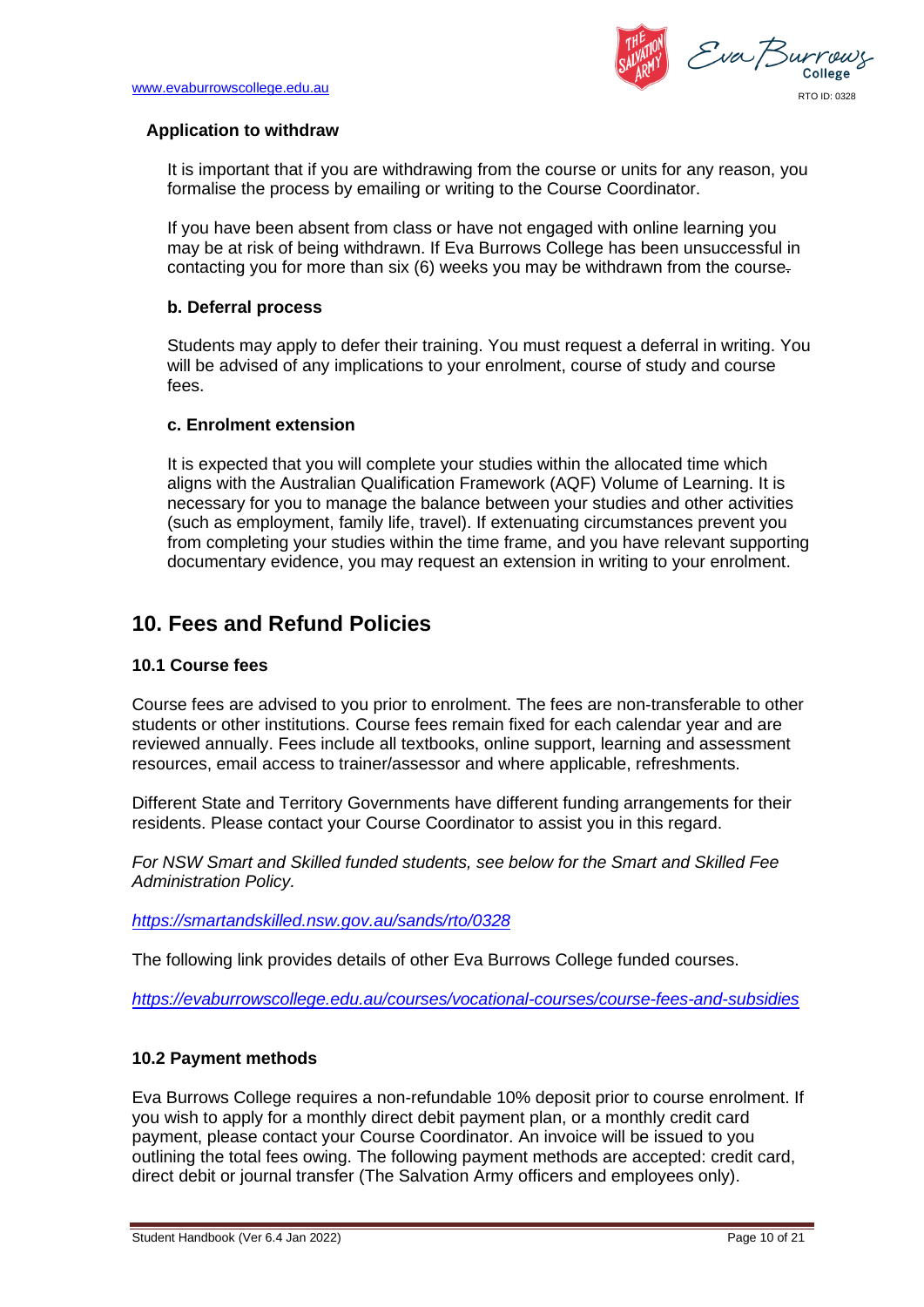Eva Burrau RTO ID: 0328

## **10.3 Late payments**

Please note that outstanding fees of more than sixty (60) days may result in suspension or cancellation of your enrolment. Unless prior arrangements have been made with your Course Coordinator, Eva Burrows College reserves the right to apply a penalty fee equal to 10% of the invoiced amount.

## **10.4 Other fees**

Recognition of Prior Learning (RPL) has specific assessment fees; please contact your Course Coordinator for a quote.

Re-issuance of Qualification or Statement of Attainment (printed copy) is \$40.

## **10.5 Refunds**

Please note that 10% of the course fee is collected on enrolment application as a nonrefundable deposit. If your enrolment does not proceed no fee is charged. However, if you withdraw from a course after confirmation of enrolment, a cancellation fee will apply as per the conditions below.

| <b>Withdrawal Condition</b>                                          | Cancellation fee  |
|----------------------------------------------------------------------|-------------------|
| Withdrawal within 30 days after confirmation of enrolment            | 30% of course fee |
| Withdrawal between 31 and 60 days after confirmation of<br>enrolment | 50% of course fee |
| Withdrawal more than 60 days after confirmation of enrolment         | No refund         |

Refunds must be requested in writing to the Course Coordinator clearly stating the reasons. Please contact your Course Coordinator to discuss individual circumstances.

Refunds will be processed as soon as possible following approval, however may take up to six (6) weeks or thirty (30) working days. This does not remove your right to take further action under Australia's Consumer Protection laws.

If payment has been made through a third party, that is not to Eva Burrows College, the student must seek refund through that third party.

## **10.6 Course cancellation**

If a course is cancelled by Eva Burrows College no fee is charged.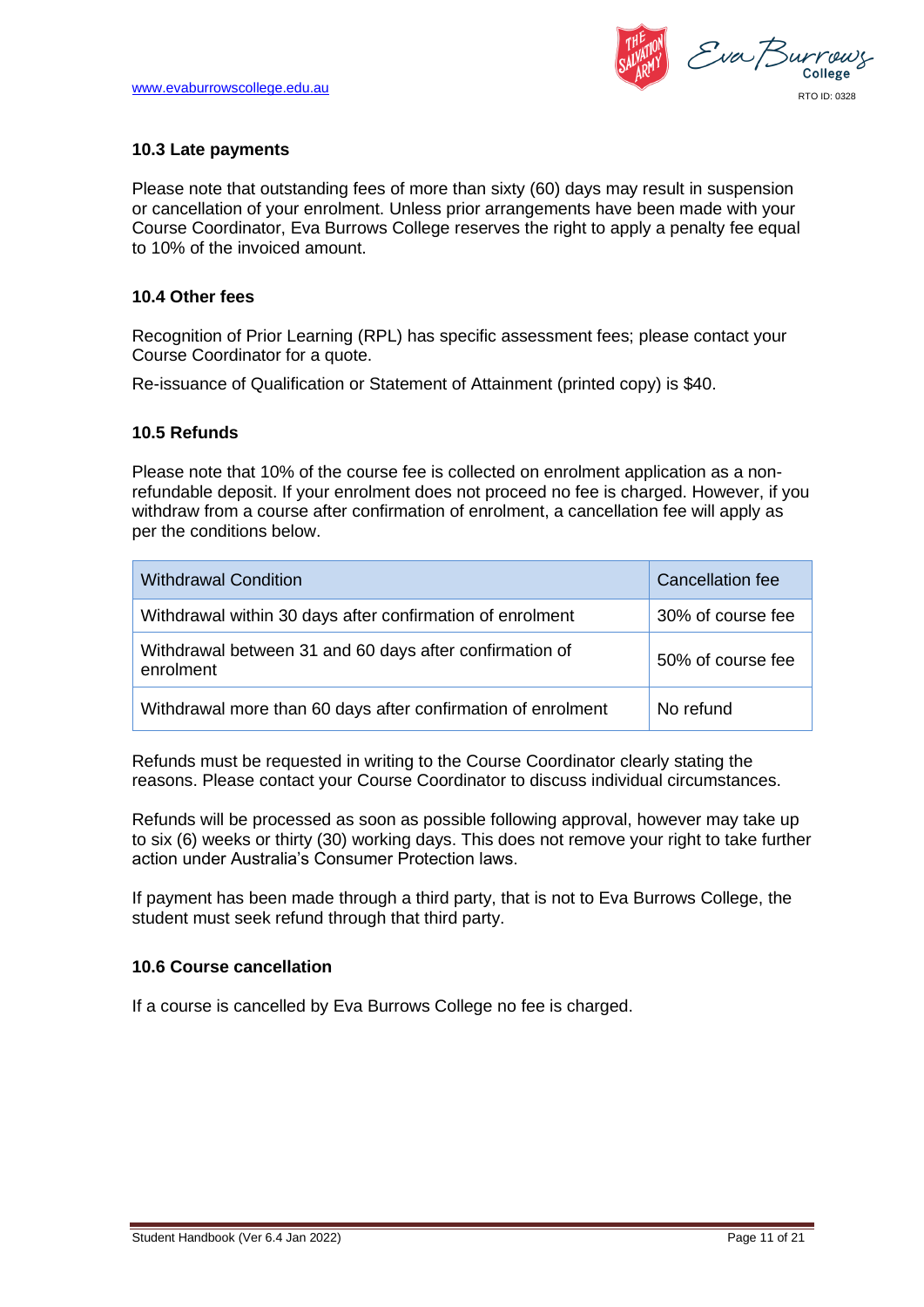Eva Burrau RTO ID: 0328

# **11. Training and Assessment**

# **11.1 Recognition of Prior Learning (RPL) and Credit Transfers**

We recognise that you may already be competent in a particular skill or set of skills or units in your course. Through RPL, you may apply for the recognition of your knowledge and skills associated with related units, whether gained through formal training, work experience, and/or life experience. Units gained through this process count towards your qualification. RPL is an assessment process and you must be enrolled in the course in order to apply for RPL.

If you are considering RPL you should speak to your Course Coordinator so you can submit your application *before* the commencement of the course. You will then be provided with an RPL Kit which provides detailed information about the requirements.

Eva Burrows College recognises qualifications issued by other RTO's and educational institutions under mutual recognition by way of Credit Transfers. It is necessary for you to supply Eva Burrows College with an original or certified copy of your Certificates with Transcripts or Statements of Attainment. This must be provided prior to course commencement if possible so that your eligibility for credit can be assessed.

# **11.2 Accredited training**

Your course of study contains a number Units of Competency. Each Unit of Competency describes the outcomes, functions and tasks that make up the competency. The unit Elements, Performance and Knowledge Evidence describe the actions or outcomes of the unit of competency and the assessment requirements.

All nationally recognised vocational training is competency based. Competency based training requires an Assessor to collect evidence of a student's competency in relation to particular performance and knowledge, against industry standards.

Your enrolment in a course of study contains units of competency that describe:

- what each student needs to know (knowledge)
- what each student needs to be able to demonstrate (performance)

If the course you have enrolled in is scheduled to be superseded we will discuss the implications with you and ways we can facilitate your transition to the new qualification.

# **11.3 Assessment gaining competence**

You will be given assessment tasks reflecting actual workplace requirements that enable the Assessor to gather sufficient evidence to determine your level of competence. The Training Plan provides information about the assessments.

At the commencement of each unit, the Trainer and Assessor will provide information about tasks before you attempt them (e.g. what to expect, evidence the assessor will be looking for).

Assistance will be provided however you are expected to: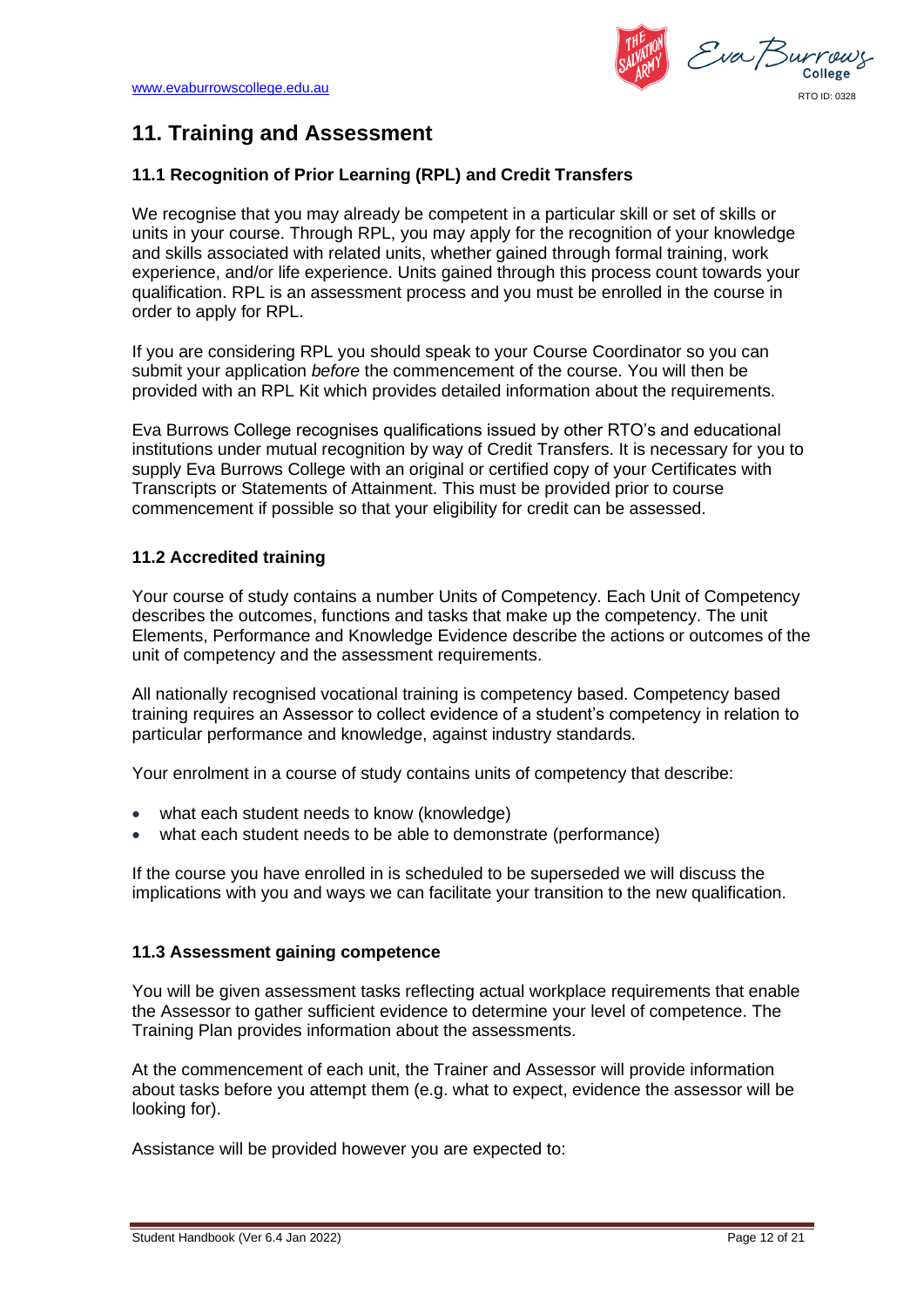Eva Burrau RTO ID: 0328

- attend/participate in the required training sessions and contribute positively to the learning process
- study any reading material provided to gain the required knowledge
- practise newly learnt skills
- complete the required assessment tasks

Assessment methods vary from course to course. Assessment methods may include but are not limited to:

- o questioning
- o workplace projects
- o observation
- o practical demonstration
- o case studies
- o role plays

There are two outcomes possible for your submitted assessment:

- **Competent (C)** all aspects of skills, knowledge and performance for the course level are met
- **Not yet competent (NYC)** some aspects did not meet the required standard and require further coaching or practise opportunities to assist you to meet the required standard.

When you have submitted your assessment, the Assessor will provide feedback within 21 days. By satisfactorily demonstrating all aspects of the assessments in the units, you will meet the requirements of competence and be eligible to receive the qualification.

## **Assessment submission**

If your assessment is considered Not Yet Competent (NYC) you will be advised of the reasons and be given the opportunity to resubmit. If after the second submission of the same task, it is still not yet competent, the trainer will contact you to discuss.

If a third submission of the same task is still considered Not Yet Competent, study in the unit will be postponed and other options put forward such as moving to another unit of study or revisiting the initial unit during work placement, if this is a course/unit requirement.

## **11.4 Monitoring your progress**

Our training is learner-centred and your progress is monitored continually. Support is available if you are experiencing difficulty with the course content, delivery or assessment tasks. Please contact the Trainer/Assessor or Course Coordinator if you experience any difficulties with any part of the training.

## **11.5 Issuing of Qualifications and Statements of Attainment - Digital**

Eva Burrows College will only issue AQF Qualifications and Testamurs for courses within its scope of registration.

On completion of a course, students who are deemed competent in all units of the course will receive a digital qualification and transcript listing the successfully completed units. If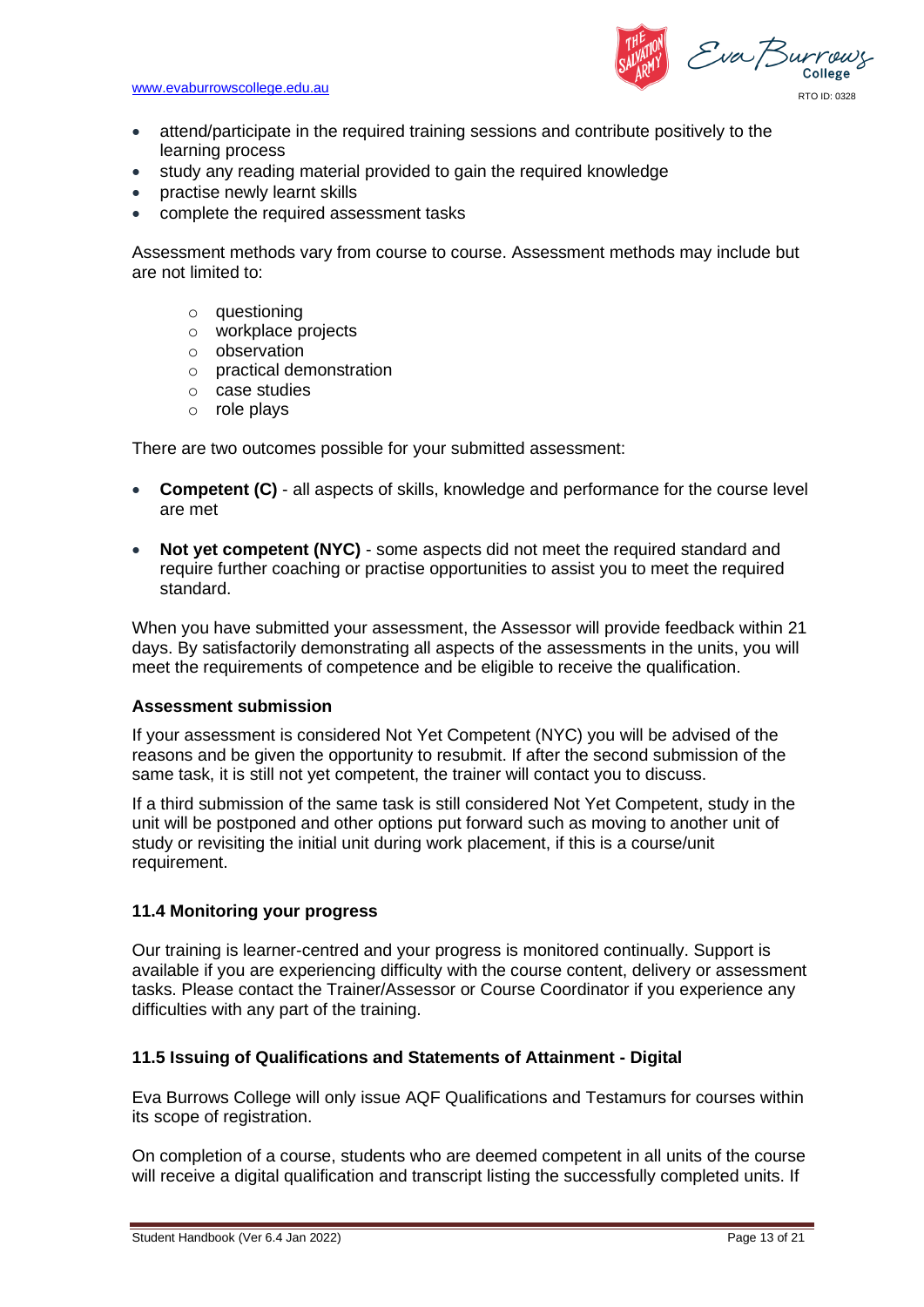Eva Burrou RTO ID: 0328

the whole qualification was not completed, a digital Statement of Attainment will be issued listing the unit/s completed. The certificate/statement will be issued within 30 days of your course completion.

Eva Burrows College is not obliged to issue a student's Qualification or Statement of Attainment unless all fees have been paid in full.

You may request a re-issuance of your testamur in writing. A fee of \$40.00 will be payable for a printed copy of the document to cover administration costs.

# **11.6 Contributing to Quality Improvement**

Maintaining the relevance and quality of training and assessments requires a cooperative effort from industry, management, employees and students. We therefore ask you to make any suggestions for improvement during your course to the Trainer or Course Coordinator and to provide formal feedback during or at the conclusion of your course. Your feedback on your experience with us will assist us to continuously improve and provide a better service.

# **12. Appeals and Complaints**

# **12.1 Complaints and Grievance Procedures**

If you have a dispute with a Trainer/Assessor or fellow student which cannot be resolved you may speak to the General Manager about the matter. Eva Burrows College has procedures for the handling of complaints or grievances. If at all possible the Trainer or Course Coordinator will advise, counsel and/or resolve promptly and effectively any grievances or complaints related to training delivery, training environment, assessments or disputes with fellow students. If they are unable to bring resolution, the matter will be referred to the Head of College. After the procedure has been followed and the matter still remains unresolved, it will be referred to an external arbitrator in an independent appeal process. All written complaints will be kept on file for audit purposes.

If you wish to initiate the complaints process, contact your Trainer/Assessor or Course Coordinator. The complaint will be recorded on a *Notice of Complaint* form which then activates the complaint procedure. The action taken and/or the resolution achieved will be documented and you will be kept informed of the process.

# **12.2 Assessment decision appeals**

The Assessor will provide you with an explanation of how the final assessment decision was reached. If, after this explanation you are dissatisfied with the way your evidence was judged, you should discuss any concerns with your Assessor within 10 days of receiving the result. If concerns are not resolved during the discussion, you may submit an Eva Burrows College **Assessment Appeal form** to the Course Coordinator **within 10 days** *(assistance to complete this form is available if required)*.

# **12.3 The Appeal Process**

# **Step 1 - Initiating the formal process: lodge the Assessment Appeal Form**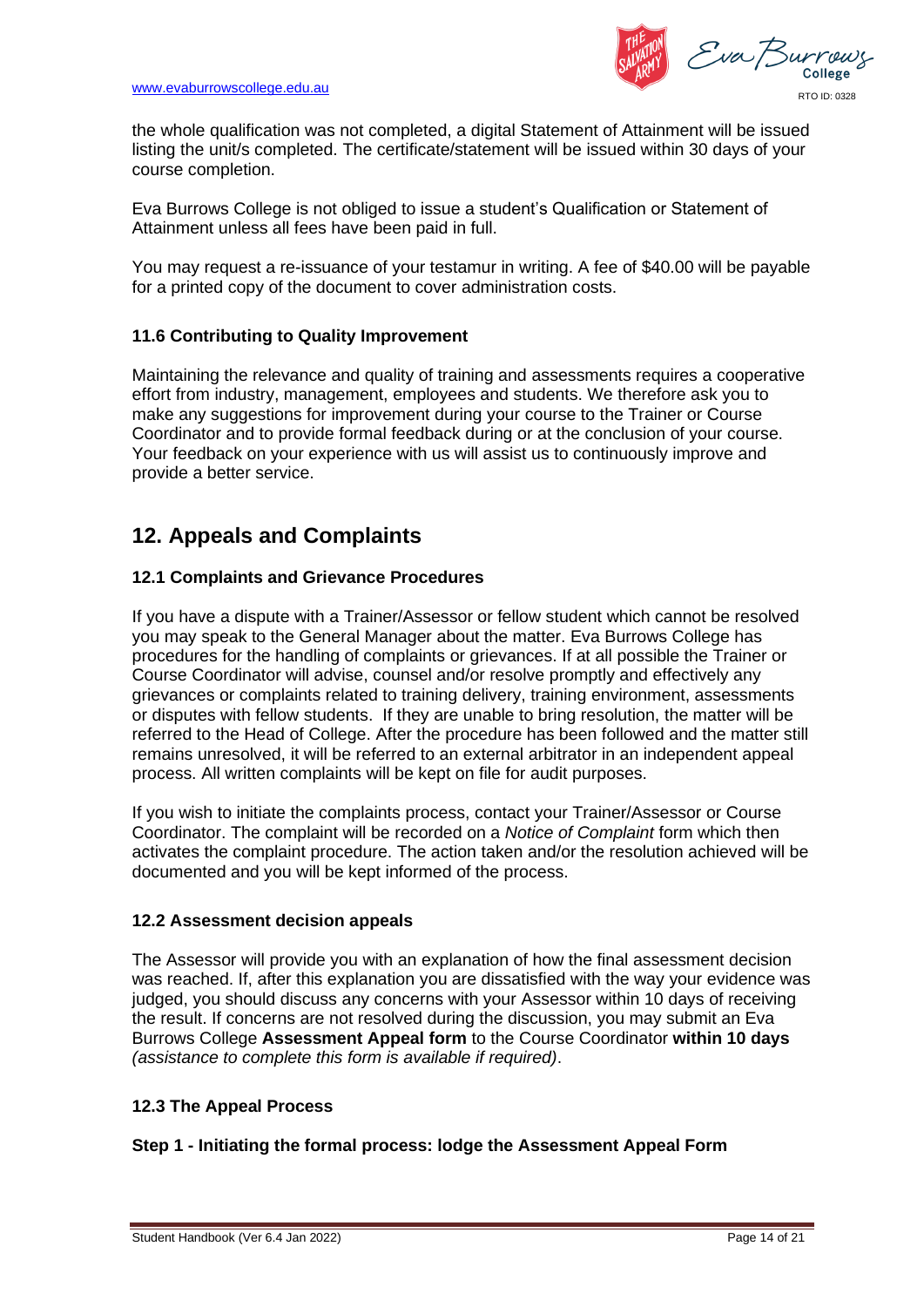Eva Burro RTO ID: 0328

Once the form has been submitted, your assessment records will be reviewed by the Assessor. Where a practical assessment is in question, you may be requested to complete the assessment again for a different Assessor. Where the assessment is a written task other Assessors will be asked to re-mark the submitted work.

## **Step 2 - Assessment Appeal forwarded to Eva Burrows College**

A completed Assessment Appeal Report will be provided to you. If you accept the decision no further action is required. If you are still dissatisfied or there is undue delay in responding to you, you can request the Assessment Appeal form be submitted to the Head of College.

You will be informed of the appeal outcome in writing and the outcome will be noted at the Vocational Training Committee.

## **Step 3 - Appeal to External Arbitrator**

Where you are still dissatisfied you may make an appeal to an external arbitrator such as the National Training Complaints Hotline.

# **13. Student Conduct**

We expect that you will behave in an honest and respectful manner appropriate for a learning environment. It is your responsibility to be actively involved in the training and complete assessment tasks within a timely manner.

Eva Burrows College views student misconduct seriously. Consequences of misconduct vary and may include expulsion from the course. Examples of misconduct include:

- academic misconduct such as plagiarism or cheating
- harassment, bullying and/or discrimination
- falsifying information
- any behaviour that endangers the health, safety and wellbeing of others
- any behaviour or act that is against the law
- intentionally damaging equipment
- sending offensive or inappropriate messages to staff or other students.

Consequences for misconduct will depend on the severity and frequency of the breach and include:

- formal warning
- suspension from the course
- student to reimburse the costs incurred by any damage caused
- referral to police

## **13.1 Plagiarism**

Plagiarism is the presentation of the ideas or words of another person as if they are your own without any form of acknowledgement.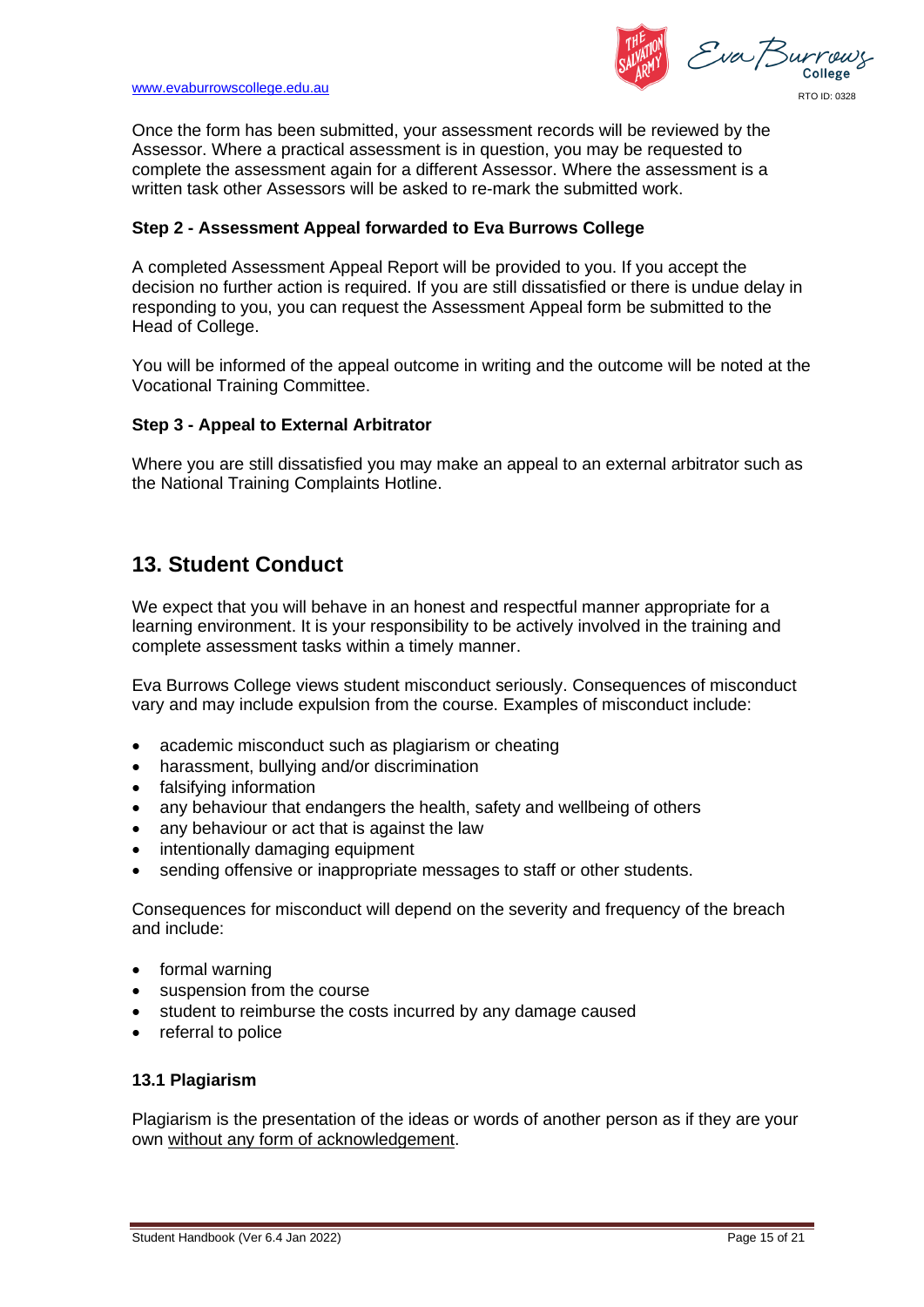Eva Burrau RTO ID: 0328

When submitting your assessments, you are required to confirm on a declaration that it is your own work. Examples of plagiarism include:

- key ideas (including maps, methods, diagrams, tables etc.)
- direct quotations, (put them inside quotation marks)
- paraphrased material (provide acknowledgement of the source as early in your paragraph as possible rather than at the end of it)
- information from the internet, without references or acknowledgement.

# **13.2 Online etiquette**

Most of you will be undertaking your studies online. You will be engaging with the trainer and other students in forums, breakout rooms and webinars.

It is therefore important that you consider your behaviour and appearance, as if you are meeting the trainer and colleagues face to face.

The following points are to assist you get the most out of your course and enjoy your studies.

- Dress like you are going to class
- Sit at a desk or table, as you would in a classroom
- Be aware of your background
- Put your mic on mute unless you are speaking.
- Be punctual, log in on time.
- Be prepared for your class read the course resources
- Introduce yourself and respect your peers
- Set up your space, make sure it's quiet and uninterrupted
- Embrace being flexible
- Speak up and engage with the other students and the trainer

## **13.3 Smoking, drugs and alcohol**

Smoking, alcohol and other drugs are not permitted on our premises. The use and abuse of alcohol and other drugs can impact on health, workplaces, families and communities. If you or members of your family are experiencing problems with drug and/or alcohol abuse, counselling and other assistance is available.

Please speak to the Course Coordinator for assistance or contact The Salvation Army Recovery Services on

<https://www.salvationarmy.org.au/need-help/alcohol-and-other-drug-services/>

## **14. Student Support Services**

## **14.1 Course Coordinators**

The Eva Burrows College Vocational Training team is here to help you. Feel free to contact us at any time. We have staff available to support you from Monday to Friday, 8am to 5pm on Tel (03) 9347 5400 or (03) 9847 5427; alternatively you can email us on [vtoenquiries@ebc.edu.au](mailto:vtoenquiries@ebc.edu.au)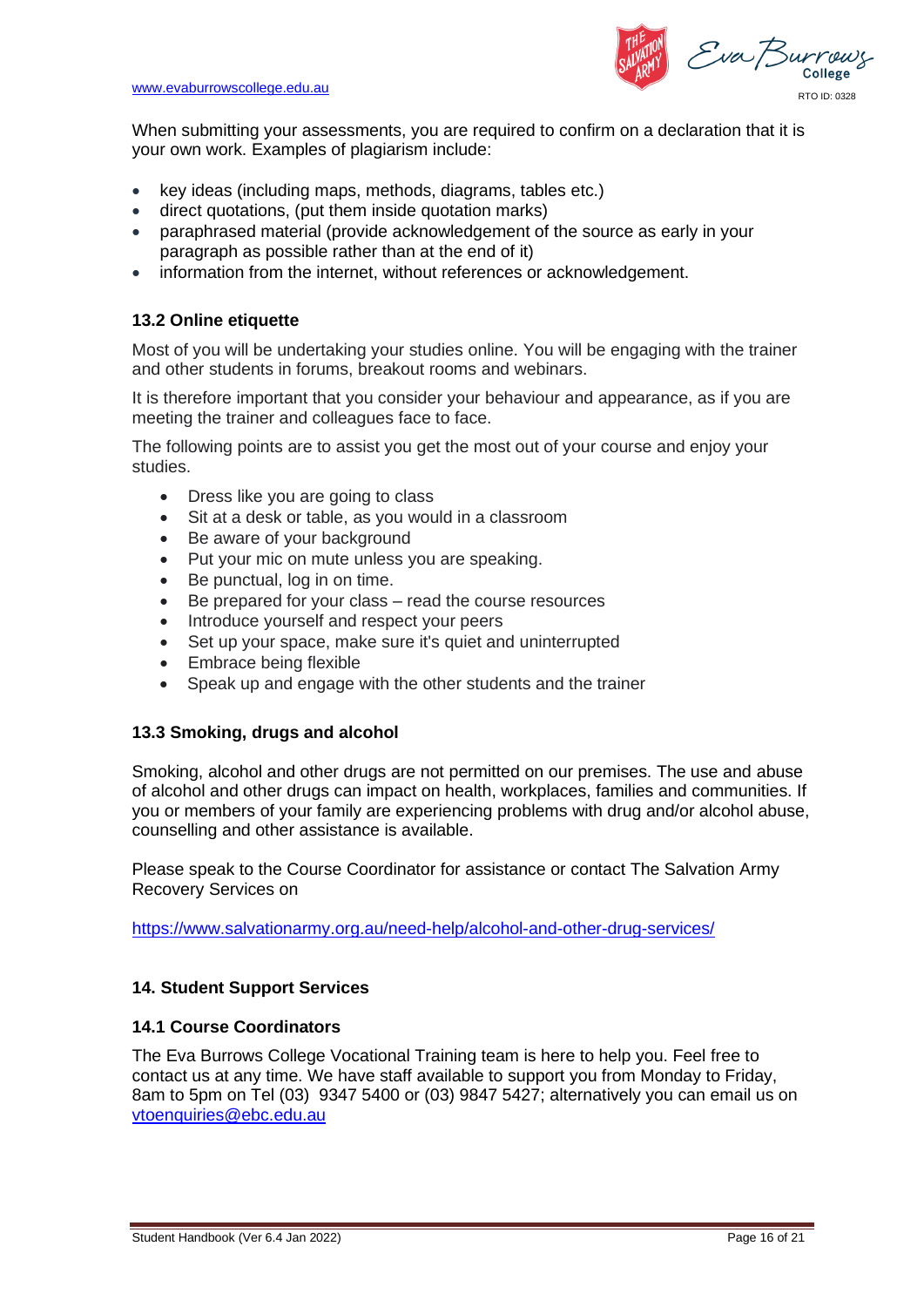Eva Burrau RTO ID: 0328

# **14.2 Language, Literacy and Numeracy (LLN) assistance**

If you require support with literacy or numeracy, Eva Burrows College has access to personnel to assist you. If you are concerned about this aspect of your training you should indicate this on the enrolment application and on the Training Plan.

Reasonable adjustments can be made to suit your needs provided the requirements of the workplace and course level are met. Contact your trainer to discuss your options.

# **14.3 Technical support team**

If you are studying via Booth Online, technical support is available via email. Please contact the team on:

Tel: (02) 9502 5014 Monday to Friday 9.30 a.m. to 2.30 p.m. or email: [online@ebc.edu.au](mailto:online@ebc.edu.au)

# **14.4 Eva Burrows College Library**

Eva Burrows College Library serves the training and study needs of The Salvation Army and Eva Burrows College. For library opening hours and more information visit.

<http://evaburrowscollege.edu.au/study-with-us/library/> or email [library@ebc.edu.au](mailto:library@ebc.edu.au)

# **14.5 Additional Support Services**

As part of The Salvation Army, Eva Burrows College has access to additional support services such as; Chaplains, Counsellors, Recovery and Crisis Services. Speak to your trainer or Course Coordinator for further information.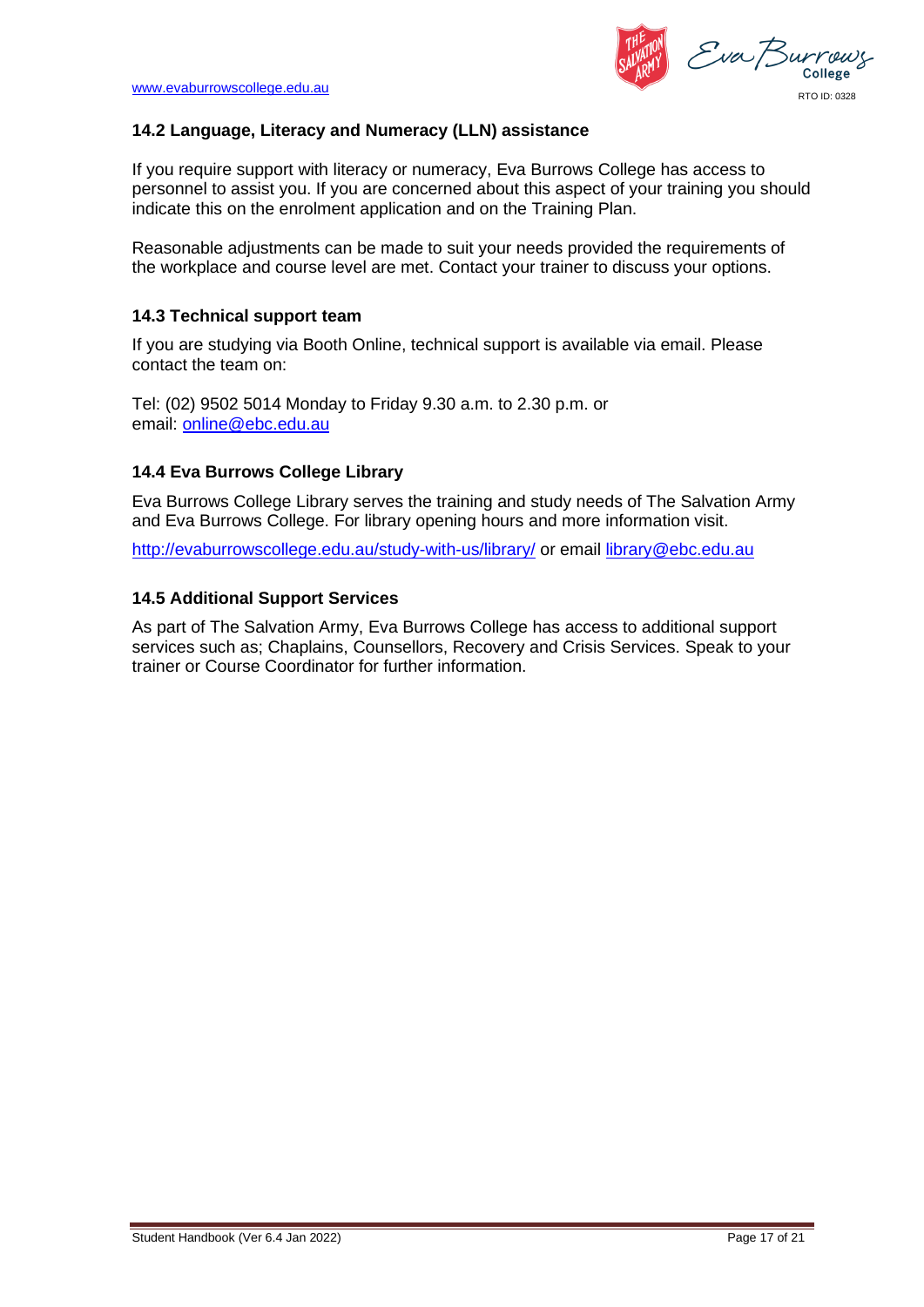Eva Burrau RTO ID: 0328

# **Glossary**

# **Accredited VET course**

An accredited Vocational Education and Training (VET) course is:

- a structured sequence of training developed to meet training needs that are not addressed by existing training packages
- a course accredited by the national VET regulator or by a delegated body of the national VET regulator, and
- a course that has been assessed by ASQA as compliant with the Standards for VET Accredited Courses 2021 and the Australian Qualifications Framework (AQF).

## **Appeals process**

A process whereby a client of a Registered Training Organisation (RTO), or other interested party, may dispute a decision made by the RTO. The decision made by the RTO may be an assessment decision or may be about any other aspect of the RTO.

## **Assessment of competency**

A system for measuring and documenting learner's competency.

## **Assessment methods/s**

Techniques used to gather different types of evidence. This may include methods or techniques such as questioning, direct observation, structured activities, third party feedback, evidence compiled by the candidate and review of products.

# **AQF**

Australian Qualifications Framework

# **ASQA**

Australian Skills Quality Authority (ASQA), the national regulator for Australia's vocational education and training sector.

# **Competency**

The consistent application of knowledge and skill to the standard of performance required in the workplace. It embodies the ability to transfer and apply skills and knowledge to new situations and environments.

# **Competency based training**

Method of training that focuses on a learner's ability to receive, respond to and process information in order to achieve competency. It is geared to the attainment and demonstration of skills to meet industry-defined standards, rather than to a learner's achievement relative to that of others.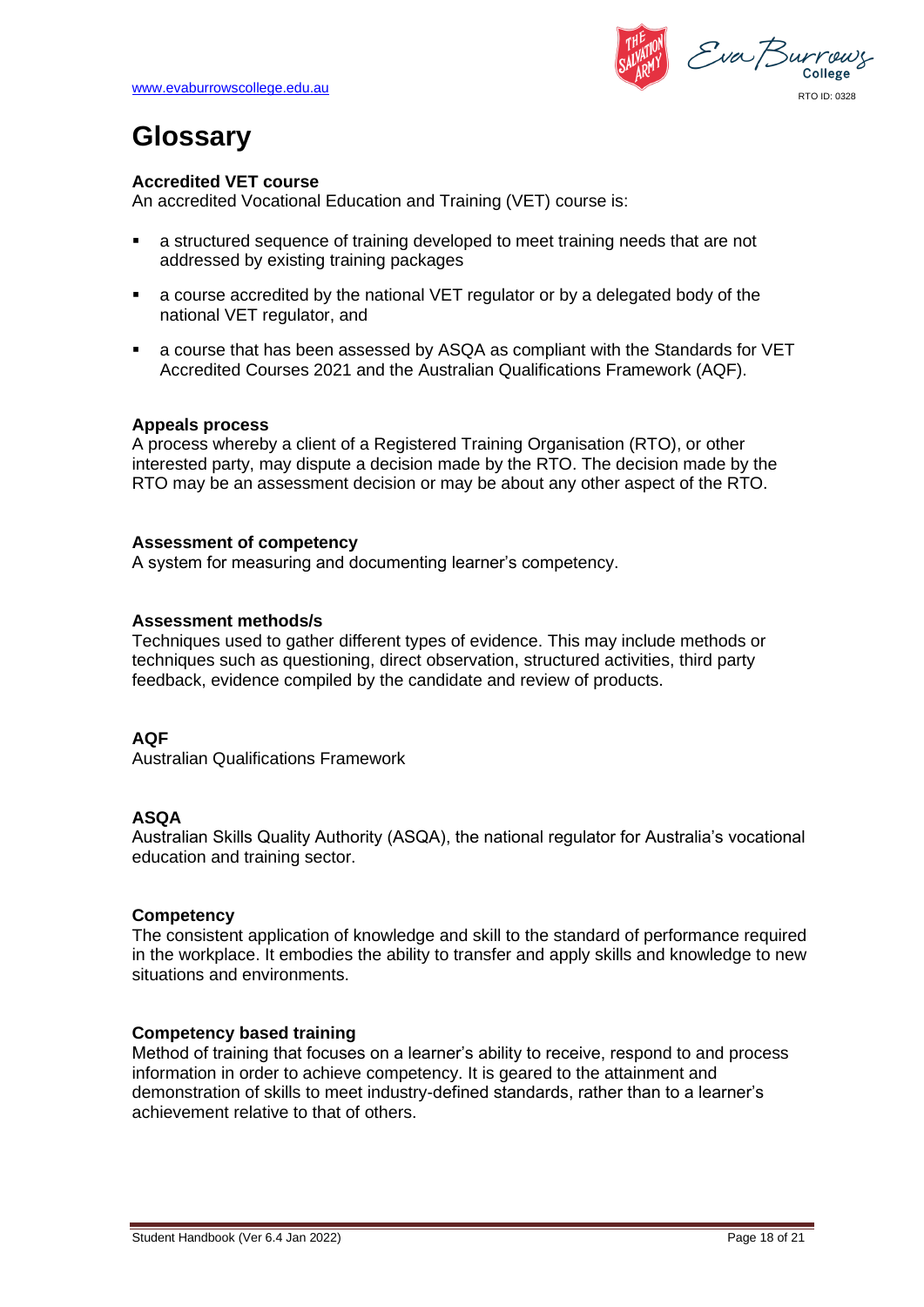Eva Burrau RTO ID: 0328

## **Competency standard**

Competency standards describe the knowledge, skills and attitudes needed to perform in a particular occupation.

Competency includes all aspects of the work including:

- skills to perform all the different tasks of the job
- managing a range of different task and activities required by the job
- responding to problems, the unexpected and non-routine events
- dealing with all aspects of the workplace, the organisation and colleagues

## **Credit transfer**

Granting of credit by a training organisation to students' units of competency completed at another training organisation or via another qualification

## **Learning resources**

The teaching and learning materials used by trainers, including any provided to learners, that aid learners' acquisition of knowledge or skills. For example, these may include workbooks, PowerPoint presentations, videos, content contained in a learning management system for online learning, lesson plans and handouts.

## **Qualification**

Formal certification, issued by a relevant approved body, in recognition that a person has achieved learning outcomes or competencies relevant to identified individual, professional, industry or community needs.

# **Recognition of prior learning (RPL)**

An assessment process that involves assessment of an individual's relevant prior learning (including formal, informal and non-formal learning) to determine the credit outcomes of an individual application for credit.

# **Registered training organisation (RTO)**

An organisation, registered with ASQA in accordance with the requirements of the VET Quality Framework, to provide specific vocational education and training and/or assessment services.

## **RTO**

Registered Training Organisation

## **Standards for Registered Training Organisations**

The national standards against which applicants for registration as a VET (vocational education and training) provider, and existing VET providers, are assessed.

<https://www.asqa.gov.au/about/asqa/key-legislation/standards-rtos>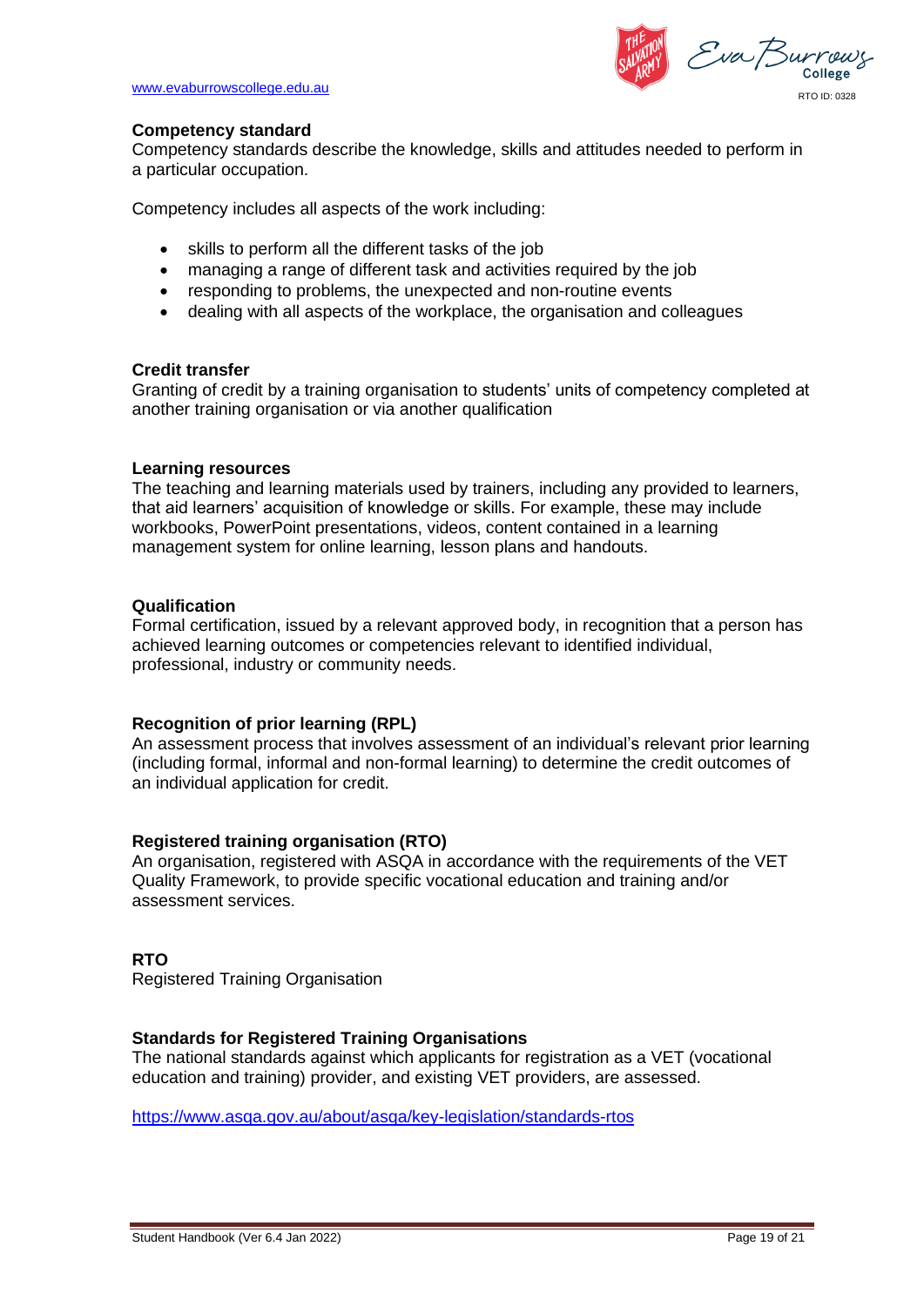Eva Burrau RTO ID: 0328

## Changes to the Legislation were introduced in March 2021 relating to

- Collecting and reporting data
- Keeping ASQA informed about delivery sites and campus locations
- ASQA's decision publication process

<https://www.asqa.gov.au/resources/publications/2021-rto-obligations-checklist>

## **Statement of attainment**

A statement given to a person confirming that the person has satisfied the requirements of units of competency or modules specified in the statement.

## **Student**

A person being trained and/or assessed by the RTO for the purpose of issuing AQF certification documentation.

## **Testamur**

An official certification document that confirms that a qualification has been awarded to an individual.

## **Third party**

Any party that provides services on behalf of the RTO but does not include a contract of employment between an RTO and its employee.

## **Training package**

Training packages specify the knowledge and skills required by individuals to perform effectively in the workplace, expressed in units of competency.

## **Unit of competency**

The specification of the standards of performance required in the workplace as defined in a training package.

## **Validation**

The quality review of the assessment process involves checking that the assessment tool/s produce/s valid, reliable, sufficient, current and authentic evidence to enable reasonable judgements to be made as to whether the requirements of the training package or VET accredited courses are met. It includes reviewing a statistically valid sample of the assessments and making recommendations for future improvements to the assessment tool, process and/or outcomes and acting upon such recommendations.

## **VET**

Vocational Education and Training